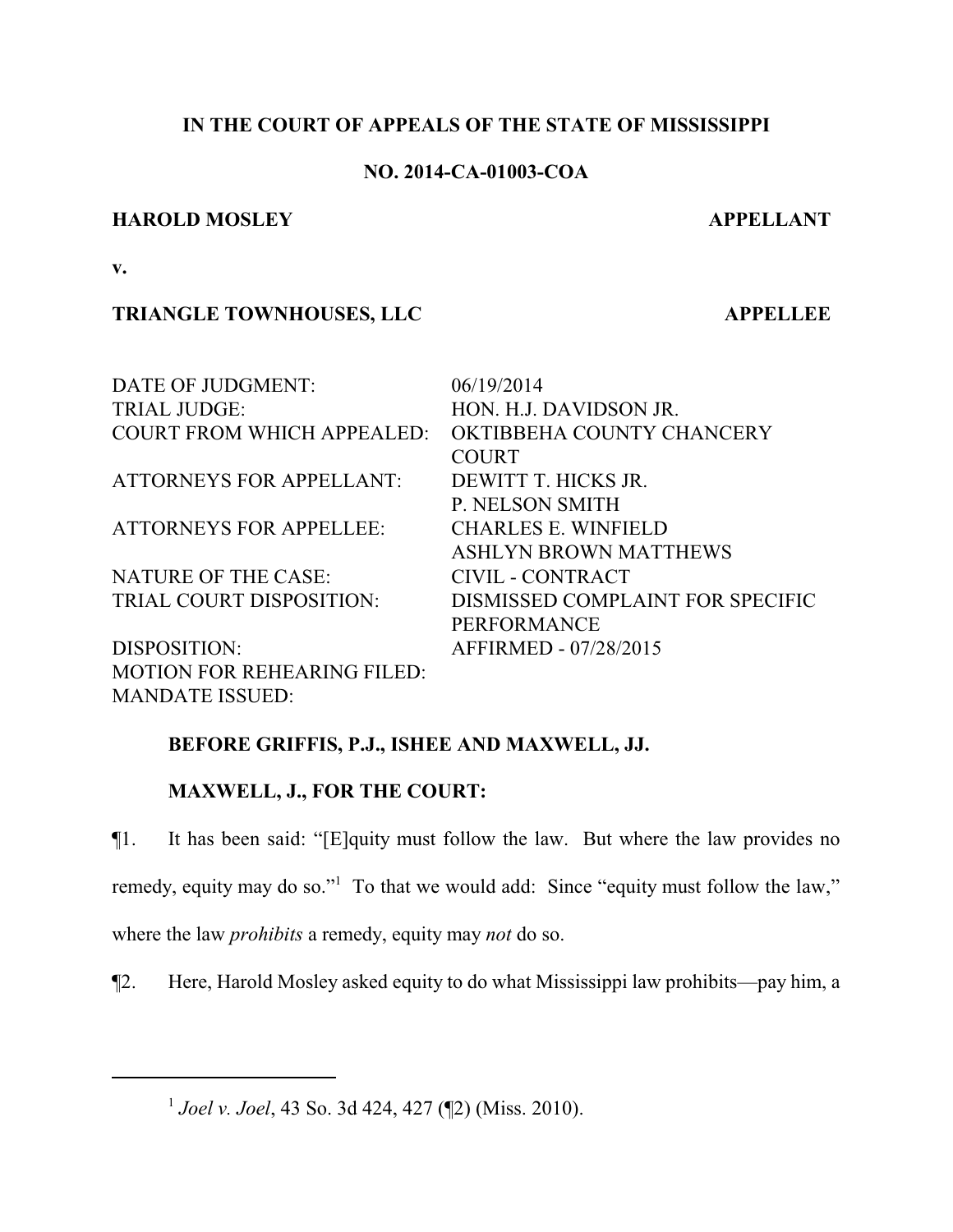nonlicensed real estate broker, a real estate broker's commission.<sup>2</sup> But the equitable powers of the chancery court cannot be used to circumvent public policy. Because Mississippi has a clear public policy that only licensed real estate brokers can render and be paid for broker services, the chancery court rightly dismissed Mosley's equitable claim for a "finder's fee" for seeking out and finding a buyer for Triangle Townhouses, LLC's real property.

#### **Background Facts and Procedural History**

¶3. In September 2013, Mosley sued Triangle Townhouses for specific performance of an alleged promise to pay Mosley "a fair and equitable finder's fee if he found a buyer" for Triangle Townhouses' apartment complex. According to Mosley's complaint, he found such a buyer—CK Realty, LLC. And prior to the deal closing, Triangle Townhouses reassured Mosley it would "take care of him." But after CK Realty purchased Triangle Townhouses' property for \$6,000,000, Triangle Townhouses never paid the promised "finder's fee," despite Mosley's repeated requests.

¶4. In his complaint, Mosley noted the "standard real estate commission would be 6% to 10%" of the purchase price. Mosley, as a non-real estate broker, asked for a more modest "finder's fee . . . worth 3% to 5% of the purchase price"—or whatever amount the court "deem[ed] appropriate based on quantum meruit and the promises made that induced the closing of the transaction."

¶5. Triangle Townhouses responded with a motion to dismiss. *See* M.R.C.P. 12(b)(6).

<sup>&</sup>lt;sup>2</sup> Miss. Code Ann. § 73-35-33(1) (Rev. 2012).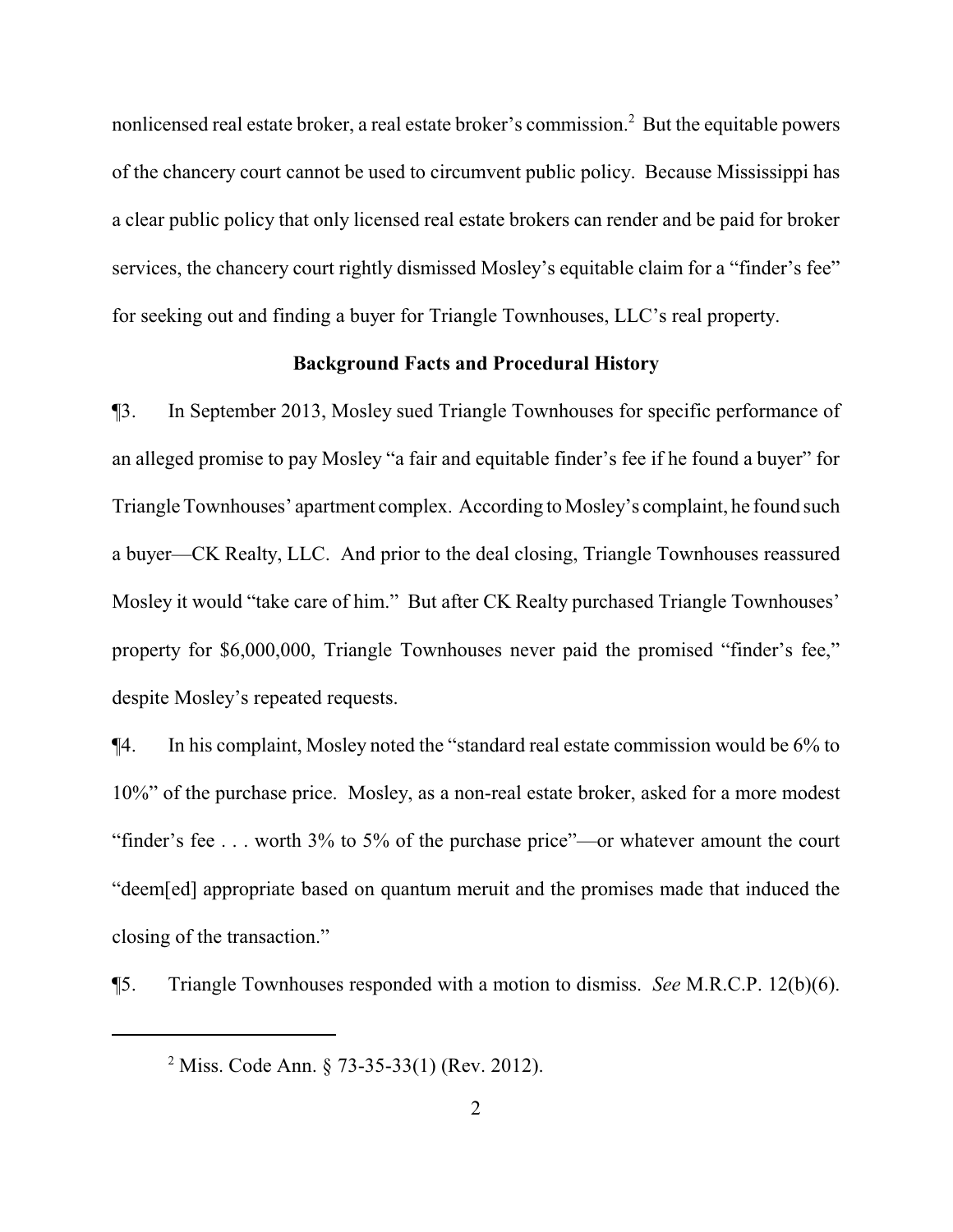Triangle Townhouses asserted Mosley had failed to state a claim because Mississippi law expressly prohibits anyone without a real estate broker's license to file an action to recover a real estate broker's fee. *See* Miss. Code Ann. § 73-35-33(1) (Rev. 2012).

¶6. The chancellor agreed that no equitable doctrine or quasi-contract theorycould prevail over the clear public policy that anyone performing real-estate-broker services, even just one time, must be duly licensed. *See* Miss. Code Ann. § 73-35-1 (Rev. 2012); Miss. Code Ann. § 73-35-3(1), (3) (Rev. 2012). Mosley was not a licensed real estate broker. Nor did he fall under a statutory exception. *See* Miss. Code Ann. § 73-35-3(8) (Rev. 2012). So because section 73-35-33(1) prohibited him from suing for any fee connected with real-estate-broker services, the chancellor dismissed Mosley's action.

#### **Discussion**

 $\P$ 7. Though we review the chancellor's grant of the motion to dismiss de novo,<sup>3</sup> we could hardly improve upon the chancellor's sound reasoning that he could "not grant equitable relief contrary to established law."

#### **I. Real Estate Brokers License Law**

¶8. Established law—namely, the Real Estate Brokers License Law of 1954 (License Law)—prohibits any person from acting as a "real estate broker" without first obtaining a license. Miss. Code Ann. § 73-35-1. Just one act in violation of the License Law is enough to subject one to statutory penalties—including not being able to recover a fee. Miss. Code

<sup>3</sup> *Scaggs v. GPCH-GP, Inc.*, 931 So. 2d 1274, 1275 (¶6) (Miss. 2006).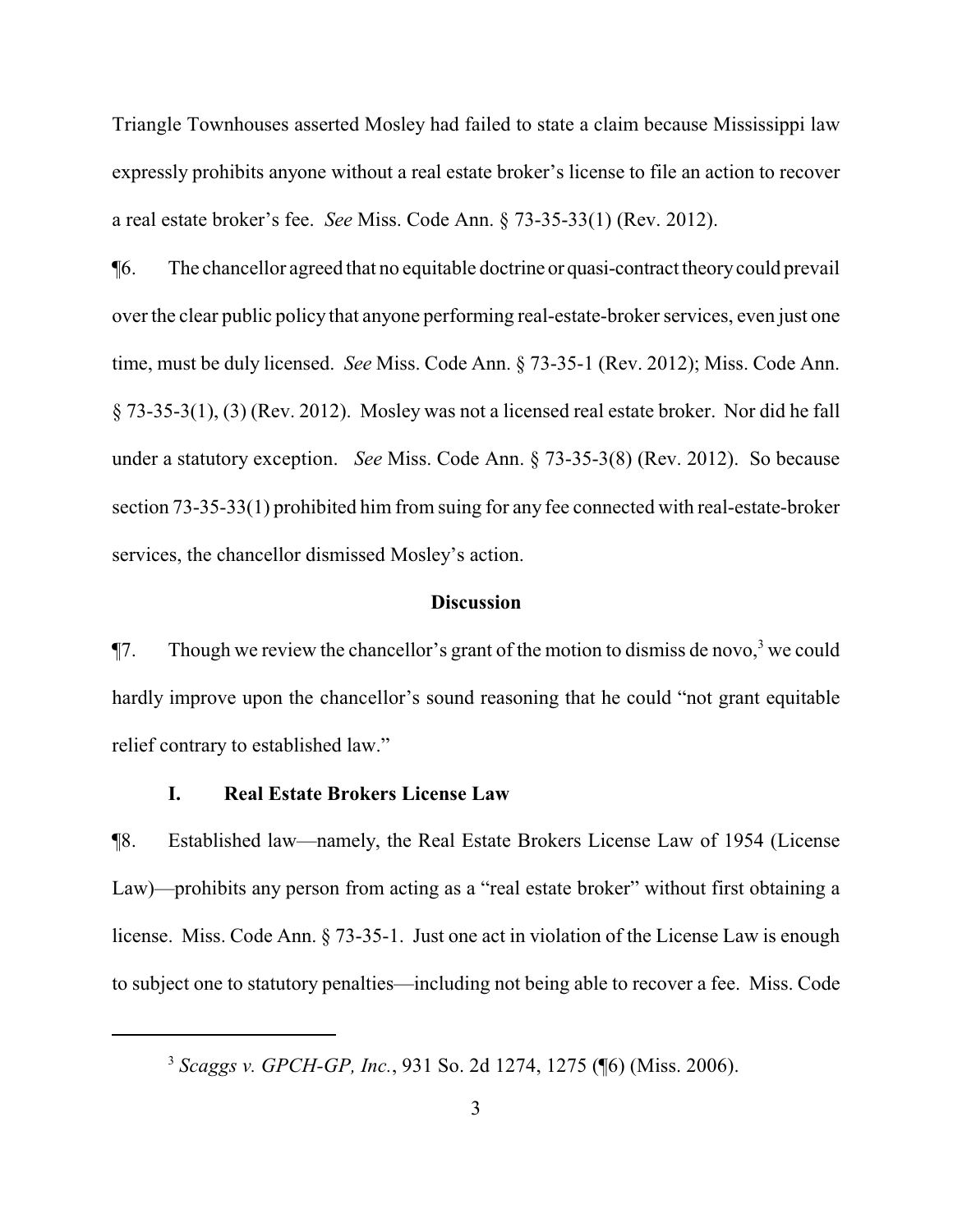Ann. § 73-35-3(3); Miss. Code Ann. § 73-35-31(3) (Rev. 2012). And no act in violation of the License Law can form the basis for any action to recover a fee. Miss. Code Ann. § 73-  $35-33(1)$ .

¶9. The actions Mosley alleged entitled him to equitable relief clearly fall within the statutory definition of a "real estate broker." In his complaint, Mosley stated he "sought and successfullyfound" a purchaser for Triangle Townhouses' property *based on the expectation* he would be paid a "finder's fee if he found a buyer." And under section 73-35-3(1), any person "who for a fee, commission or other valuable consideration, or who with the intention or expectation of receiving or collecting the same, . . . direct[s] or assist[s] in the procuring of a purchaser or prospect calculated or intended to result in a real estate transaction" is a "real estate broker." The statute is equally clear that to collect a fee as a real estate broker, Mosley had to be duly licensed, which he was not. *See* Miss. Code Ann. § 73-35-31(3).

¶10. While the License Law has several exemptions and areas of nonapplication, we note the allegations in Mosley's complaint do not fall under any of them. Section 73-35-3(7) "[e]xempt[s] from the licensing requirements of this chapter . . . any person, partnership, association or corporation, who, as a bona fide owner, shall perform any aforesaid act with reference to property owned by them." It also exempts "regular employees thereof who are on a stated salary, where such acts are performed in the regular course of business." Miss. Code Ann. § 73-35-3(7). But here Mosley has not alleged to be a member or salaried employee of Triangle Townhouses or a bona fide owner of the property sold. So this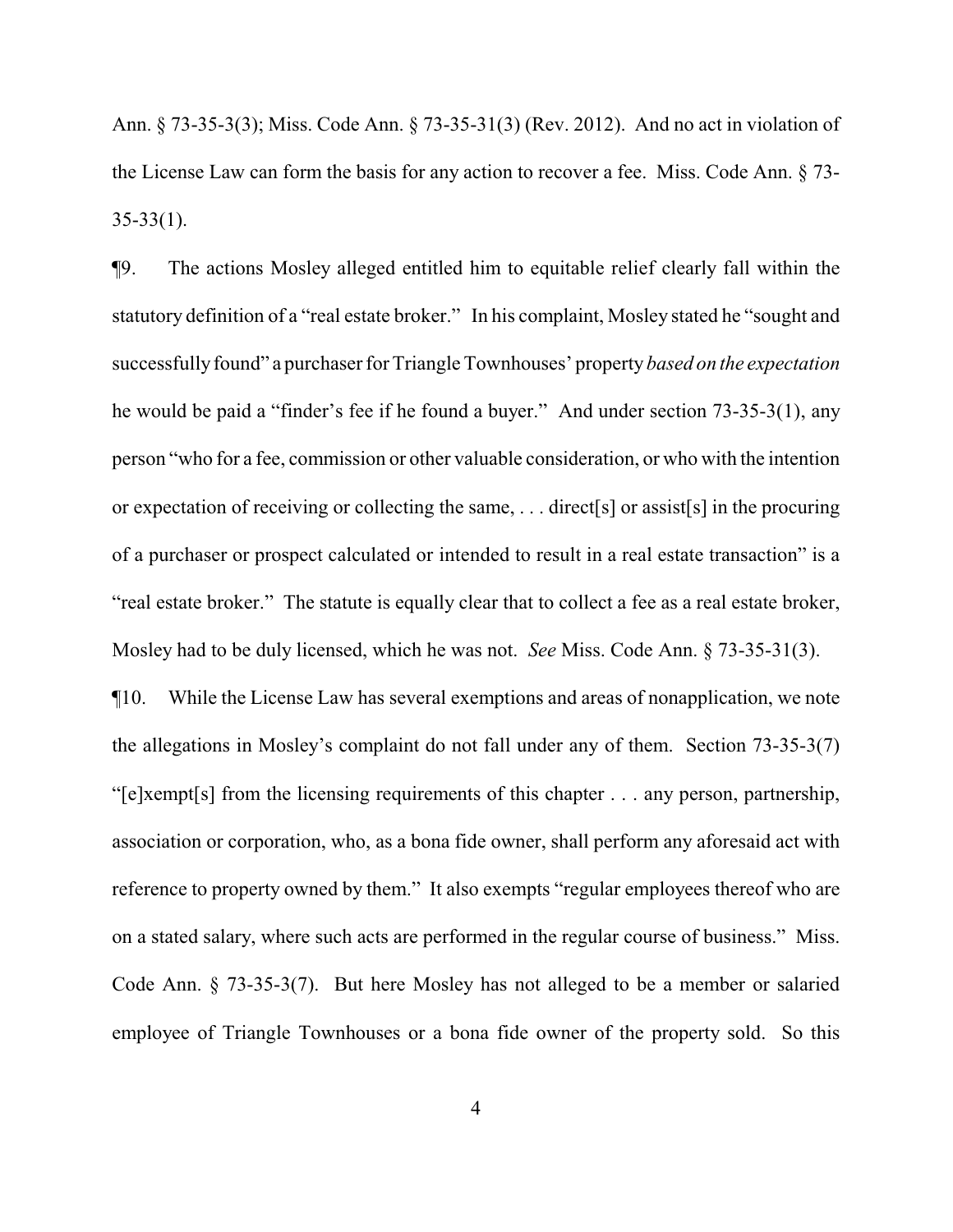exemption does not apply.

¶11. Neither has Mosley alleged he falls under any category of persons for whom the License Law "shall not apply," which includes:

- (a) Attorneys at law in the performance of primary or incidental duties as such attorneys at law.
- (b) Any person holding in good faith a duly executed power of attorney from the owner, authorizing the final consummation and execution for the sale, purchase, leasing or exchange of real estate.
- (c) . . . [A]ny person . . . acting as a receiver, trustee, administrator, executor, guardian or under court order, or . . . acting under authority of a deed of trust or will.
- (d) Public officers while performing their duties as such.
- (e) Anyone dealing exclusively in oil and gas leases and mineral rights.

Miss. Code Ann. § 73-35-3(8).

¶12. Still, Mosley tries to get outside the License Law's reach by characterizing his alleged finder's fee arrangement with Triangle Townhouses as a mere "business deal." But we cannot overlook that the actions he claims justify his compensation fall squarely within the statutory definition of a "real estate broker." *See* Miss. Code Ann. § 73-35-3(3). This case is not like *Davis v. Paepke*, 3 So. 3d 131, 137 (¶19) (Miss. Ct. App. 2009), where we found the plaintiff, who was seeking his share of the profits from the sale of real property, never "acted as a real estate broker" and was not required to sell or market the property or negotiate the options contract in order to receive his share of the profits. Here, from his own allegations, we learn Mosley based his claim for a "finder's fee" on the fact he "sought and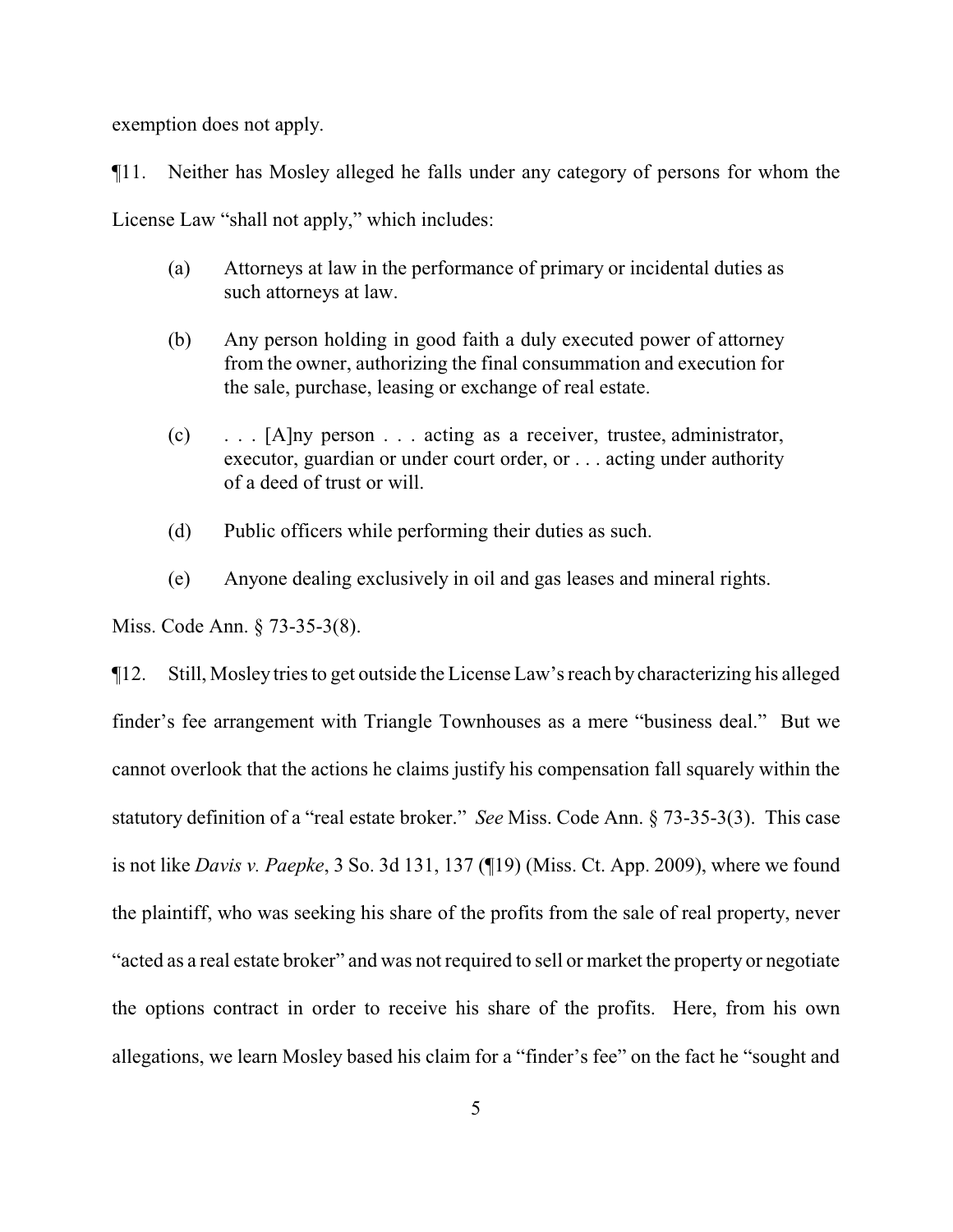successfully found . . . a buyer for the project." Thus, under the License Law, he acted as a "real estate broker." *See* Miss. Code Ann. § 73-35-3(1) (including in the term "real estate broker" "all persons . . . who for a fee, commission or other valuable consideration, or who with the intention or expectation of receiving or collecting the same, ... direct or assist in the procuring of a purchaser or prospect calculated or intended to result in a real estate transaction").

¶13. Because he was not duly licensed, Mosley could not "maintain an action in any court of this state for the recovery of a commission, fee or compensation." Miss. Code Ann. § 73- 35-33(1). So the chancellor was right to dismiss Mosley's complaint for "[f]ailure to state a claim upon which relief can be granted." M.R.C.P. 12(b)(6).

### **II. Equitable Powers**

¶14. Mosley asserts the clear prohibition in section 73-35-33(1) is no barrier to the equitable powers vested in our chancery courts. But section 73-35-33(1) clearly restricts filing an action in "any court of this state," which necessarily includes the Chancery Court of Oktibbeha County where Mosley filed his complaint to recover a finder's fee.

 $\P$ 15. Moreover, even without the clear language of section  $73-35-33(1)$ , a chancery court's equitable powers cannot be exercised in a way that violates public policy. *See, e.g.*, *Thigpen v. Kennedy*, 238 So. 2d 744, 746-47 (Miss. 1970) (reversing equitable relief granted because underlying transaction had violated public policy). Here, there is a clear public policy against nonlicensed persons acting as real estate brokers, even for just one transaction. Because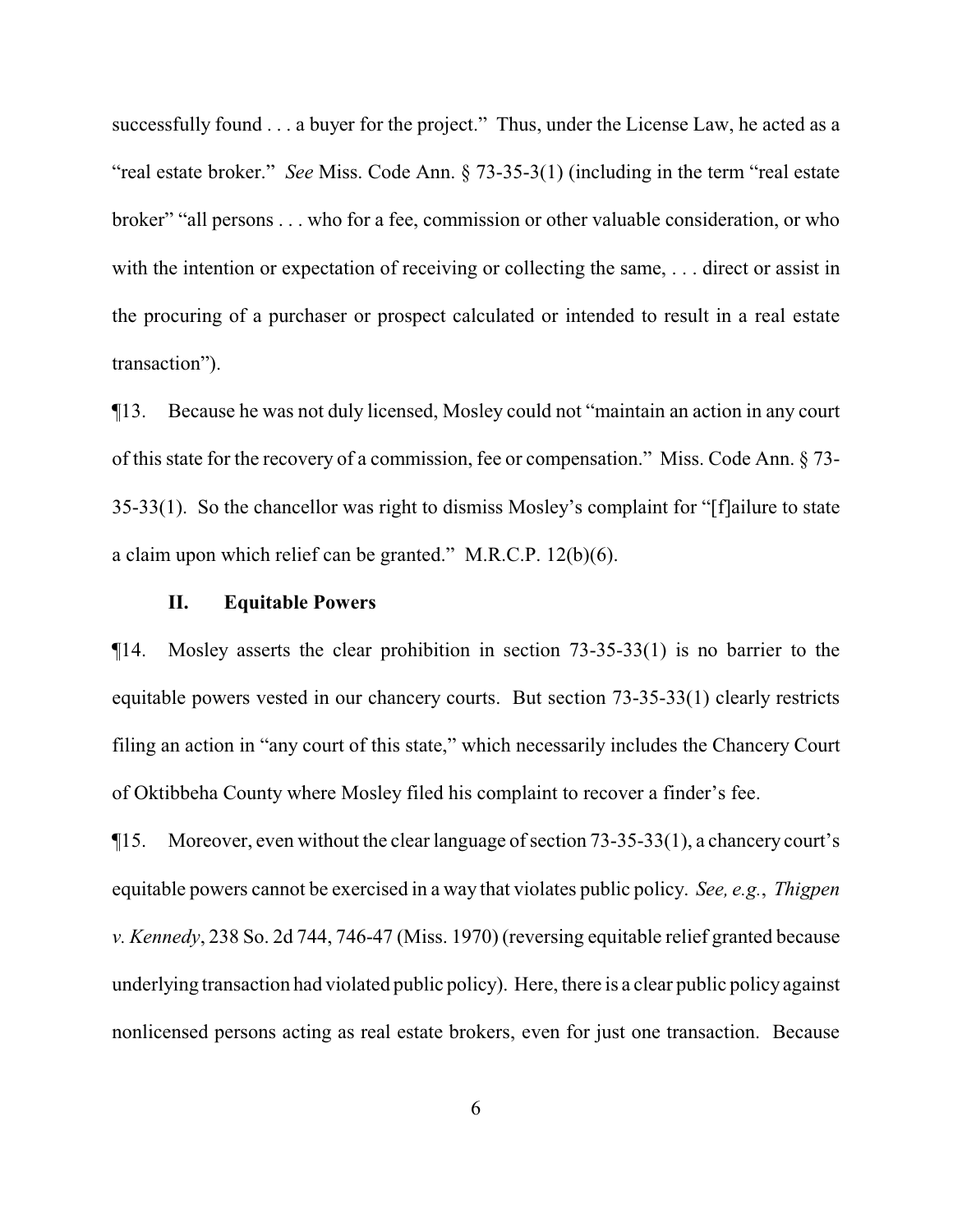Mosley's allegations amount to violation of that policy, he cannot appeal to equity to provide him his promised "finder's fee."<sup>4</sup>

¶16. While Mosley focuses on what he perceives as the injustice of Triangle Townhouses selling its property without having to pay a broker's fee, we cannot overlook the inequity of Mosley receiving a broker's fee despite not having a real estate broker's license. The same would be true if Mosley were a nonlicensed attorney seeking recovery of legal fees or a nonlicensed physician seeking compensation for a medical procedure.

¶17. Mosley quotes the axiom that "equity follows the law as far as the law goes in securing the rights of the parties and no further. When the law stops short of securing this object, equity continues the remedy until complete justice is done." *Joel v. Joel*, 43 So. 3d 424, 430 (¶20) (Miss. 2010). But this language does not help his case. This is not a case where the law simply fails to go as far as justice requires. Instead, this is an area where the law actually places a roadblock preventing equity from going any further. By dismissing Mosley's complaint, the chancellor properly yielded to this limit on the court's equitable powers.

¶18. "[E]quitymust follow the law." *Id.* at 427 (¶2). And here the law says Mosley cannot

<sup>&</sup>lt;sup>4</sup> At one point in his brief, Mosley tries to characterize himself as simply a "friend" who was promised to be "taken care of" if he helped find a buyer. Of course, Mosley can certainly help a friend find someone to purchase the friend's real property. What Mosley cannot do is demand compensation for his help via a lawsuit. And while the seller may certainly make good on a promise "to take care of" Mosley as his friend, any such promise would be gratuitous and not enforceable in court.